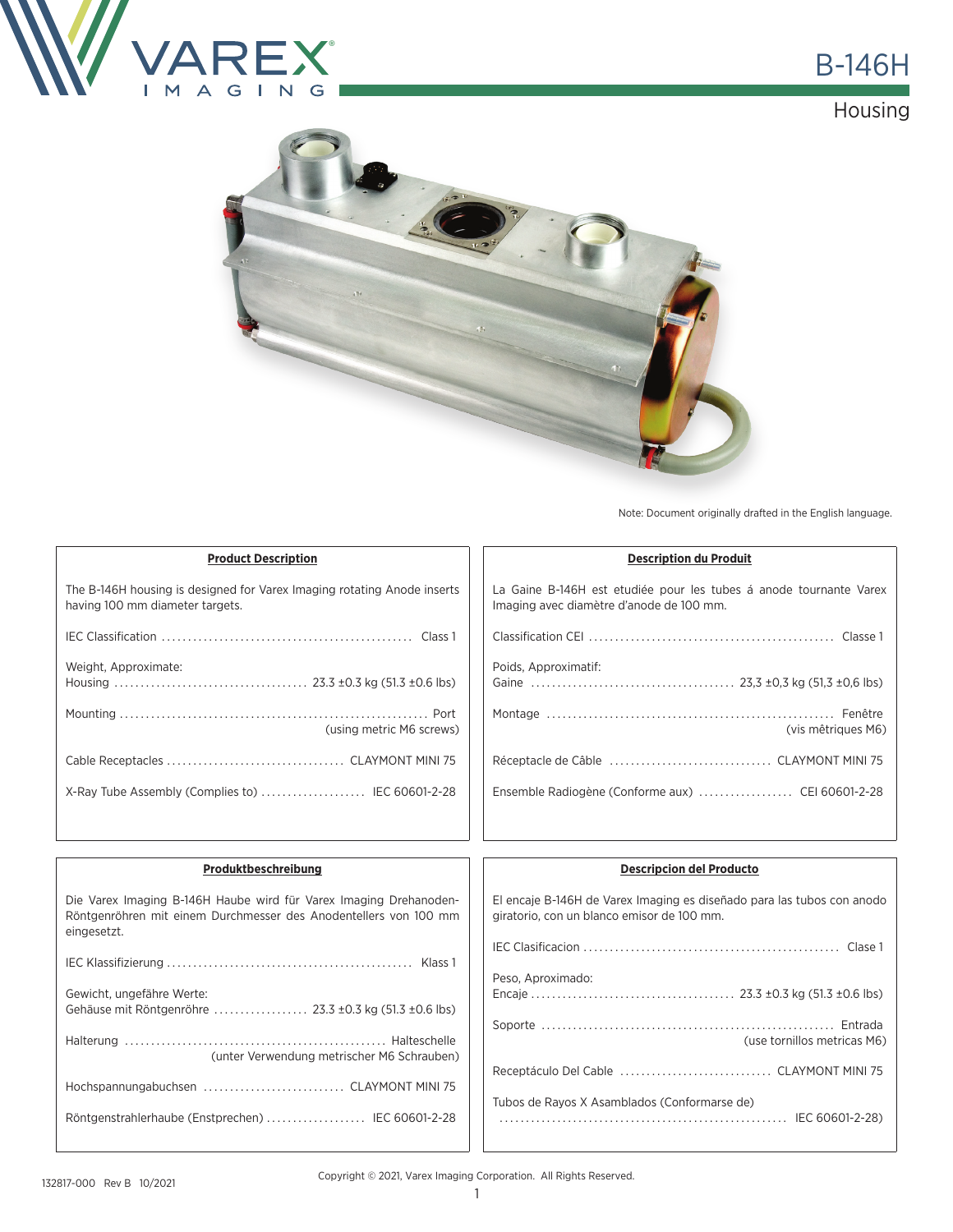

| <b>Product Description</b>                                                                                                                                              | <b>Description du Produit</b>                                                                                                         |
|-------------------------------------------------------------------------------------------------------------------------------------------------------------------------|---------------------------------------------------------------------------------------------------------------------------------------|
|                                                                                                                                                                         |                                                                                                                                       |
| Maximum X-Ray Tube Assembly Heat Content 1,750 kJ (2,450 kHU)                                                                                                           |                                                                                                                                       |
| Nominal Continuous Input Power1000 Watts - IEC 60613:2010<br>2 Liters/minute, 20°C to 40°C fluid                                                                        | Continue nominale Puissance d'entrée  1000 Watts - CEI 60613:2010<br>2 litres/minute, 20°C à 40°C fluide                              |
|                                                                                                                                                                         |                                                                                                                                       |
| X-Ray Tube Assembly                                                                                                                                                     | Ensemble Radiogène<br>Filtre non amovible 0,7 mm AI/75 kV CEI 60522/1999                                                              |
| Loading Factors for Leakage Radiation  125 kV, 8.0 mA                                                                                                                   | Technique de mesure du courant de fuite  125 kV, 8,0 mA                                                                               |
| Temperature Limits for Storage and Transport  -20°C to +75°C<br>Thermal Switch Rating - 7A @ 120Vac or 30 Vdc max.<br>Normally Closed  Opens @ 85°C ±3.9°C (185°F ±7°F) | Limites de Température Pour le Transport et Pour L'Emmasinage:<br>Interrupteur thermique  évaluation - 7 A @ 120 V ca ou 30 V cc max. |
|                                                                                                                                                                         |                                                                                                                                       |
| Produktbeschreibung                                                                                                                                                     | <b>Descripcion del Producto</b>                                                                                                       |
|                                                                                                                                                                         |                                                                                                                                       |
| Wärmespeicherkapazitat des Gehäuses 1,750 kJ (2,450 kHU)                                                                                                                | Capacidad del almacenaje termal de encaje  1,750 kJ (2,450 kHU)                                                                       |
| Kontinuierliche Eingangs-Nennleistung  1000 Watt - IEC 60613:2010<br>2 Liter/Minute, 20°C - 40°C zu Flüssigkeit                                                         | Potencia nominal de entrada continua  1000 Watts - IEC 60613:2010<br>2 litros/minuto, 20°C a 40°C líquido                             |
|                                                                                                                                                                         |                                                                                                                                       |
| Röntgenstrahlers                                                                                                                                                        | Ensamblaje de Tubo de Rayos X<br>Filtración Permanente  0.7 mm AI/75 kV IEC 60522/1999                                                |
|                                                                                                                                                                         |                                                                                                                                       |
| Temperaturgrenzen für Aufbewahrung und Transport  - 20°C zu +75°C                                                                                                       | Temperatura Limitada de Almacen y Transporte  - 20°C a +75°C                                                                          |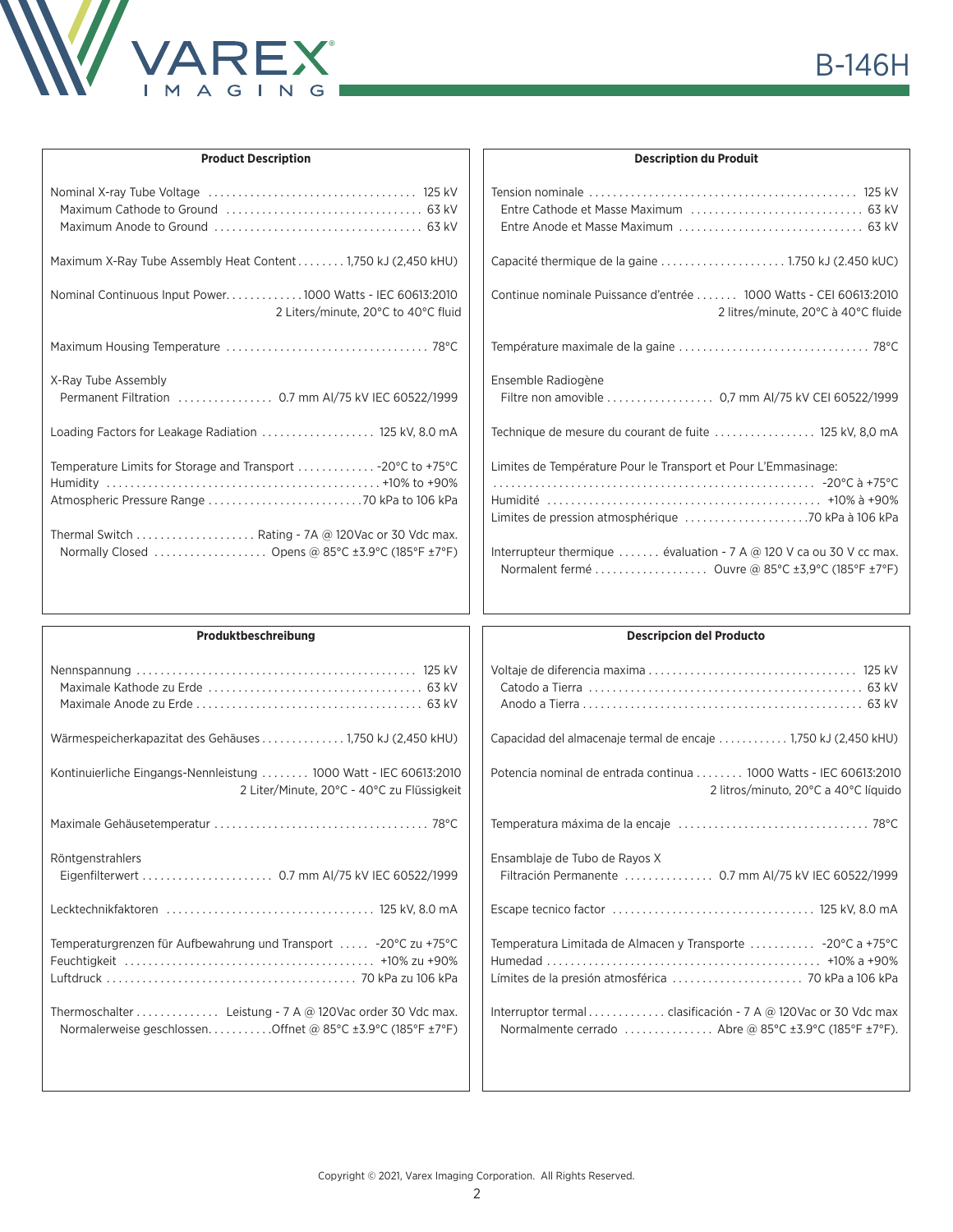

**B-146H** 

Housing Outline Drawing Dessin d' Encombrement de la Gaine Masszeichnungen für dss Gehäuse Esquema Detallado del Encaje

Dimensions are for reference only Les dimensions sont pour la référence seulement Maße sind als nur Referenz Las dimensiones están para la referencia solamente







Copyright © 2021, Varex Imaging Corporation. All Rights Reserved.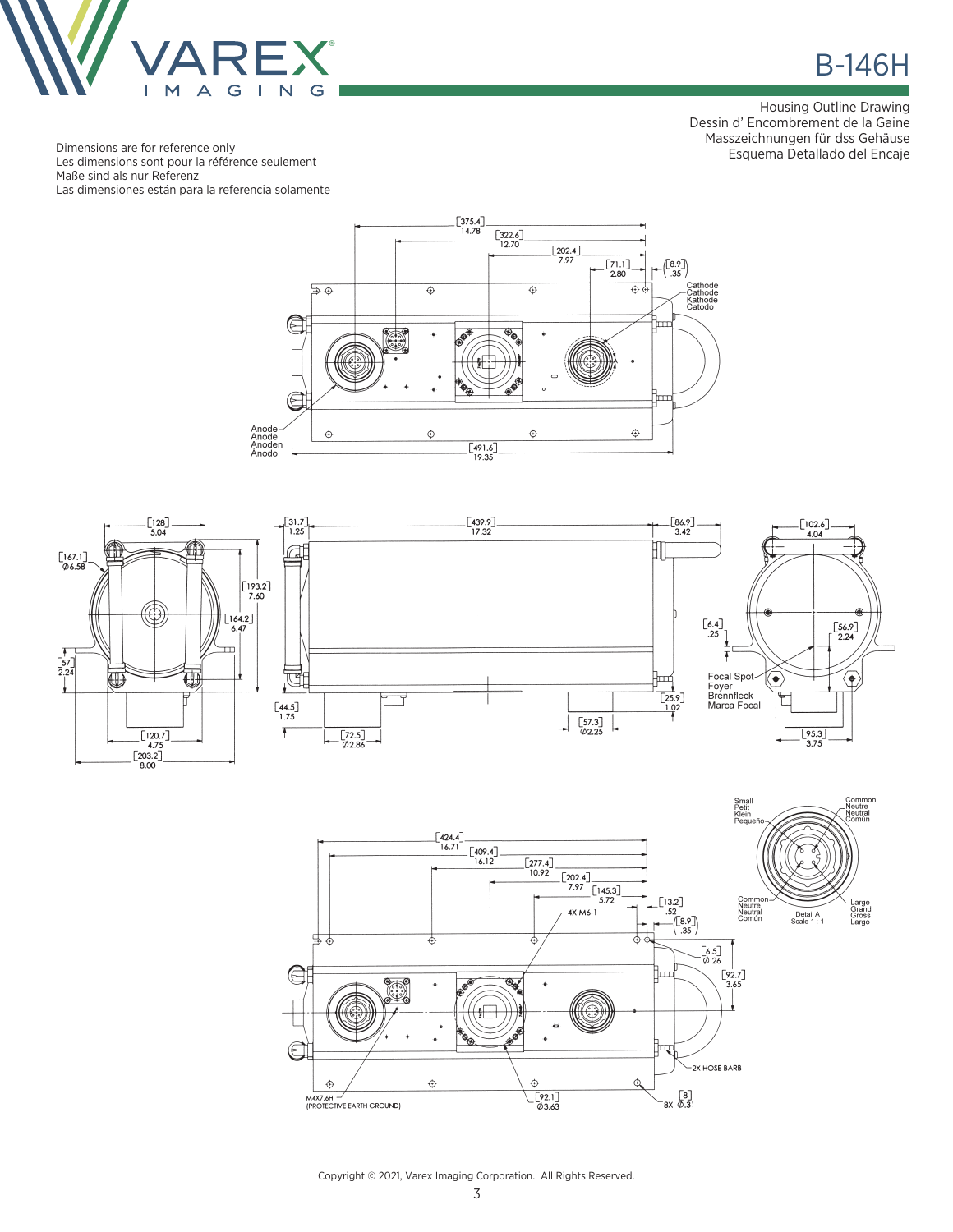

Stator - Wiring Diagram Stator - Schéma de Câblage Stator - Drahtfarbentabelle Bovina - Diagramas

Stator Ratings and Characteristics Spécificités et Caractéristiques du Stator Statornennleistungen und Merkmale Caracteristicas y Clarificacion de la Bovina



| $\mathbf 0$<br>$\circled{\scriptstyle 3}$     |
|-----------------------------------------------|
| $\circledbullet$<br>$\circledS$<br>❹          |
| $\circledast$<br>7)<br>$\widehat{\mathbf{S}}$ |
|                                               |

| <b>Stator Drive Frequency</b>                                                                          |                                                            | "R" Stators<br>Stator "R"<br>"R" Stator<br>"R" Bovina         |                                                    |
|--------------------------------------------------------------------------------------------------------|------------------------------------------------------------|---------------------------------------------------------------|----------------------------------------------------|
| Fréquence d'entraînement du stator<br>Statorantrieb Frequenz<br>Frecuencia de la impulsión del estator | <b>RPM</b>                                                 | $2 - 3$<br>$1 - 2$                                            | 16 $\,\Omega$<br>$66 \Omega$                       |
| 50 Hz<br>60 Hz<br>150 Hz<br>180 Hz                                                                     | 2800 - 3000<br>3400 - 3600<br>8500 - 9000<br>9500 - 10.800 | $1 - 3$<br>180 Hz Cap<br>150 Hz Cap<br>60 Hz Cap<br>50 Hz Cap | 50 $\Omega$<br>6 µF<br>$9 \mu F$<br>30 µF<br>43 µF |

| <b>Stator Power:</b><br>Time to full speed of the anode is a function of<br>the power rating of the "starter" and the weight<br>diameter of the anode. The stator is rated for<br>regular speed and high speed starters. Time to full<br>speed of 102 mm (4 inch) anode series tubes is<br>between 1.3 and 2.0 seconds.<br>Immediately following high speed anode rotation,<br>the rotor speed must be reduced to 3600 r/min<br>or less within 10 seconds using a suitable dynamic<br>braking device.<br>No more than two high speed starts per minute<br>are permissible. The starting voltage must never<br>exceed 600 volts rms. | Puissance du stator:<br>Le temps nécessaire à la montée en pleine vitesse<br>est fonction de la puissance du démarreur et du<br>poids/ diamétre del'anode. Le stator est prévus<br>pour une vitesse normale et pour une vitesse<br>rapide. Le temps de démarrage des tubes de la<br>série 102 mm (4 pouces) anode se situe entre 1,3<br>et 2.0 secondes.<br>Immédiatement aprés la rotation à 3600 t/min ou<br>moins en 10 secondes en utilisant un système de<br>freinage dynamique approprié.<br>Pas plus de deux demarrages rapides par minute<br>sont autorisés. La tension de démarrage ne doit<br>jamais excéder 600 volts rms. | Statorleistung:<br>Die Zeitspanne bis zur vollen Geschwindigkeit<br>des Anodentellers ist eine Funktion aus der<br>Nennleistung des Anlaufgerätes und Gewichtes<br>bzw. Durchmessers des Tellers. Der Stator ist für<br>hoch- und normaltourigen Betrieb ausgelegt.<br>Die Anlaufzeit bis zur maximalen Drehzahl<br>des Anodentellers der 102 mm (4") Anoden<br>Röntgenröhren liegt zwischen 1.3 und 2.0<br>Sekunden.<br>Unter<br>Verwendung<br>geeigneten<br>einer<br>Drehzahl nach<br>Anogenbremse<br>muß<br>die<br>hochtourigem Betrieb unmittelbar auf weniger als<br>3,600 U/min reduziert werden.<br>Es sind nicht mehr als zwei Hochleistungsstarts pro<br>Minute zulässig. Die Anlaufspannung darf hiebei<br>600 Volt nicht überschreiten. | Poder de la Bovina:<br>La velocidad maxima del anodo giratorio es<br>obtenida por el poder del arrancador y es<br>relacionado con el peso y diametro del anodo. La<br>bovina es usadas con velocidad regular y velocidad<br>alta al principio. Toma entre 1.3 y 2.0 segundos<br>para obtener la velocidad alta del anodo giratorio<br>para las tubos la serie de 102 mm (4") anodo.<br>Immediatamente despues de obtener la velocidad<br>alta del anodo giratario, la velocidad del rotador<br>debe der reducida a 3600 r/min ó menos en 10<br>segundos usado un sistema dunamico y apropiado<br>para reducir la velocidad.<br>El rotador no debe ser expuesto a velocidades<br>altas no mas de dos (2) veces por minuto. El<br>voltaje inicial no debe excedir 600 voltios rms. |
|-------------------------------------------------------------------------------------------------------------------------------------------------------------------------------------------------------------------------------------------------------------------------------------------------------------------------------------------------------------------------------------------------------------------------------------------------------------------------------------------------------------------------------------------------------------------------------------------------------------------------------------|---------------------------------------------------------------------------------------------------------------------------------------------------------------------------------------------------------------------------------------------------------------------------------------------------------------------------------------------------------------------------------------------------------------------------------------------------------------------------------------------------------------------------------------------------------------------------------------------------------------------------------------|----------------------------------------------------------------------------------------------------------------------------------------------------------------------------------------------------------------------------------------------------------------------------------------------------------------------------------------------------------------------------------------------------------------------------------------------------------------------------------------------------------------------------------------------------------------------------------------------------------------------------------------------------------------------------------------------------------------------------------------------------|----------------------------------------------------------------------------------------------------------------------------------------------------------------------------------------------------------------------------------------------------------------------------------------------------------------------------------------------------------------------------------------------------------------------------------------------------------------------------------------------------------------------------------------------------------------------------------------------------------------------------------------------------------------------------------------------------------------------------------------------------------------------------------|
|                                                                                                                                                                                                                                                                                                                                                                                                                                                                                                                                                                                                                                     |                                                                                                                                                                                                                                                                                                                                                                                                                                                                                                                                                                                                                                       |                                                                                                                                                                                                                                                                                                                                                                                                                                                                                                                                                                                                                                                                                                                                                    |                                                                                                                                                                                                                                                                                                                                                                                                                                                                                                                                                                                                                                                                                                                                                                                  |

Copyright © 2021, Varex Imaging Corporation. All Rights Reserved.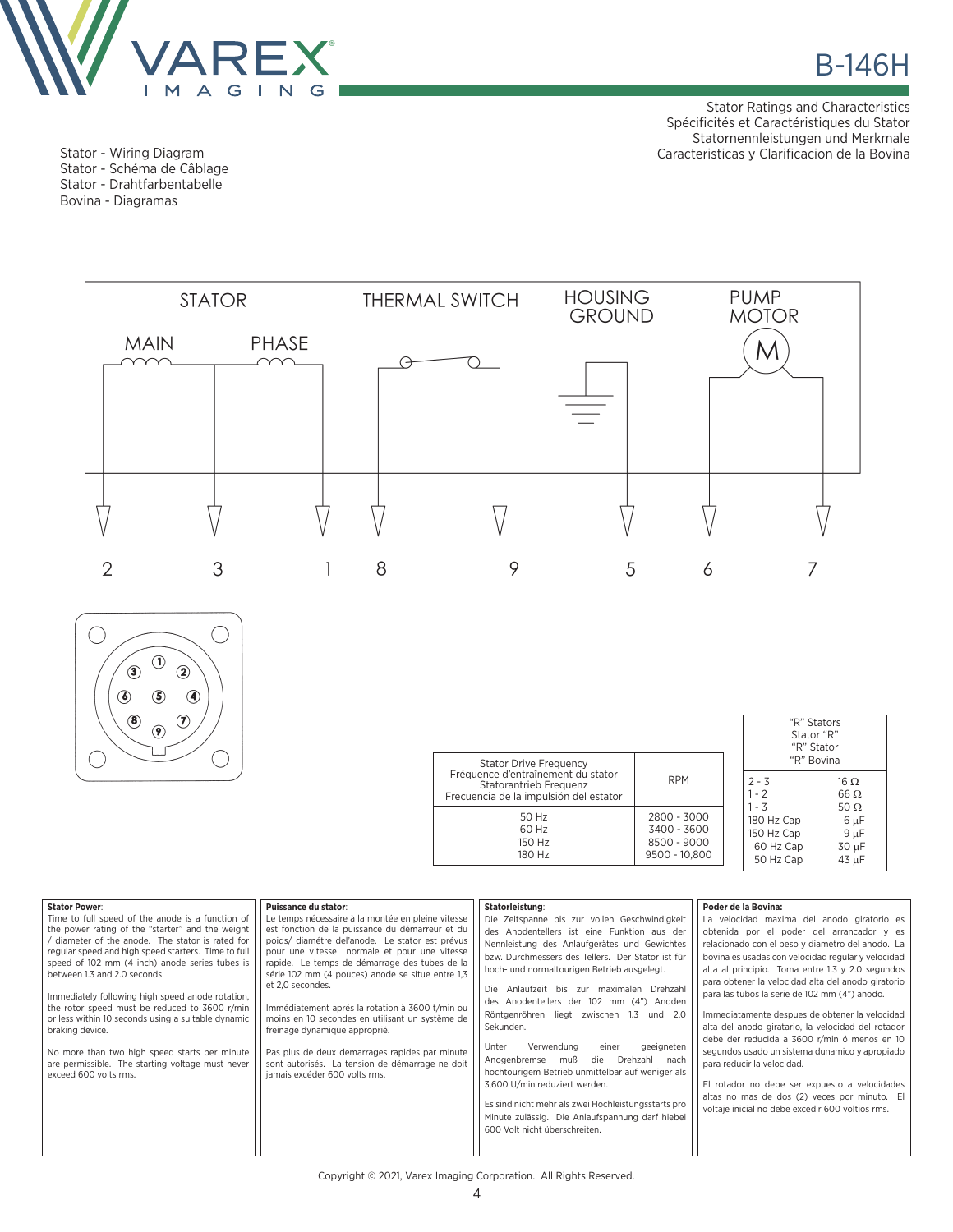

X-ray Tube Assembly Heating and Cooling Curve Abaque de Échauffement Refroidissement de l'ensemble Röntgenstrahler Erwärmungs- und Abkühlkurven Curvas de calentamiento y enfriamento de la unidad radiogena



| Note:                                      | <b>Remarque:</b>                             | Anmerkungen:                                | Nota:                                           |
|--------------------------------------------|----------------------------------------------|---------------------------------------------|-------------------------------------------------|
| Heat inputs into housing include tube      | L'apport calorifique dans la gaine incult    | Die Wärmeskurven berücksichtigen die        | La energia del encaje incluye el poder del      |
| power, filament power, and stator power.   | la puissance du tube, du filament et du      | Verlustleistung aus der Anode, der Kathode  | tubo, el poder del filamento y el poder de la l |
| Heating curves based on no restrictions of | stator. Courbes d'échauffement basées sur    | und des Stators. Die Heizkurven basieren    | bovina. Las curvas de calentamiento no son      |
| natural convection around tube housing     | une circulation d'air naturelle sans entrave | auf keinerlei Einschränkung der natürlichen | afectadas por el calor natural creado en la     |
| assembly.                                  | autour de l'ensemble gaine-tube.             | Konvektion aus<br>der<br>Umgebung<br>der    | parte exterior del encaie.                      |
|                                            |                                              | Strahlerhaube.                              |                                                 |
| Cooling performance measured with 25%      | L'exécution de refroidissement a mesuré      |                                             | El funcionamiento que se refrescaba midió       |
| propylene gives and water at 2 liters      | avec de l'eau le glycol et de propylène de   | Abkühlende<br>Leistung maß<br>mit 25%       | con glicol y agua del propylene del 25% en l    |
| per minute. Use an inhibitor to prevent    | 25% à 2 litres par minute. Employez un       | Propylenglykol und -wasser bei 2 Litern     | 2 litros por minuto. Utilice un inhibidor para  |
| corrosive of aluminum.                     | inhibiteur pour empêcher le corrosif de      | pro Minute. Benutzen Sie ein Hemmnis, um    | prevenir el corrosivo del aluminio.             |
|                                            | l'aluminium.                                 | Ätzmittel des Aluminiums zu verhindern.     |                                                 |
|                                            |                                              |                                             |                                                 |

## **X-Ray Tube Assembly Heating and Cooling Curves**

Copyright © 2021, Varex Imaging Corporation. All Rights Reserved.